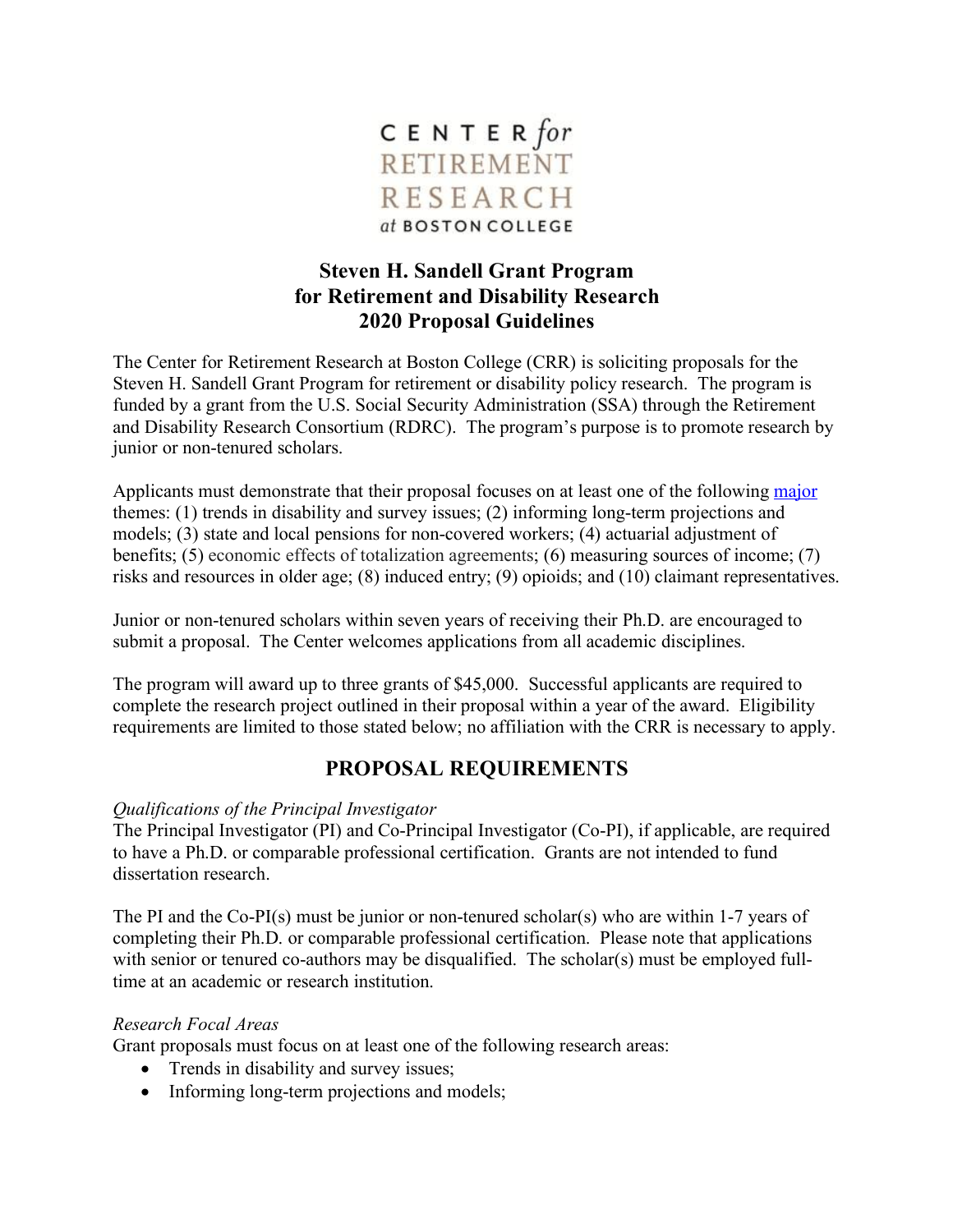- State and local pensions for non-covered workers;
- Actuarial adjustment of benefits;
- Economic effects of totalization agreements;
- Measuring sources of income; (7) risks and resources in older age;
- Induced entry:
- Opioids; or
- Claimant representatives.

#### *Format of Grant Proposal*

Proposals should not exceed 12 pages. Twelve-point, Times New Roman font, 1.5 line spacing, and 1-inch margins are required.

Required elements of the proposal include:

- Cover page with the project title, researcher(s) name and institution(s) [1 page].
- Abstract describing the project purpose, data, and methods [1 page].
- Description of research question, methodology, data, statement of complementarity or overlap with existing or on-going research, and timeline [9 pages].
- References [1 page].

# **GRANT BUDGET**

### *Budget Request*

Applicants are required to submit the "Sandell Grant Budget Matrix" as part of the proposal (not included in the proposal page limit) which can be downloaded from the [Center's website.](https://crr.bc.edu/) The project budget must provide a detailed inventory of funding requested from the CRR. Applicants must provide detail about any other sources of support: funding agency, amount of award, level of effort, and period of award.

The budget may not exceed \$45,000 and must itemize the costs for:

- 1. Personnel: salary and benefits for PI and, if applicable, Co-PI and research assistants. Describe whether this amount is a course buy-out or summer salary.
- 2. Materials and Supplies: e.g. research materials and computers. Researchers seeking to purchase a computer must provide a detailed justification for its specific use on the project. A computer cannot be taken outside of U.S. jurisdiction and will be considered federal property until the end of 2020.
- 3. Other: e.g. postage, printing.
- 4. Indirect Costs: capped at 10% for institutions.

Any item costing over \$5,000 is considered equipment. Equipment is not allowed under the Sandell Grant Program. All original documents for expenses incurred must be submitted.

### *Grants/Research Administration Office Approval*

All budgets and grant proposals must be reviewed and formally approved by an authorized representative at the researcher(s)' institutional grants/research administration office. A complete and signed scanned copy of the budget matrix must be submitted with the online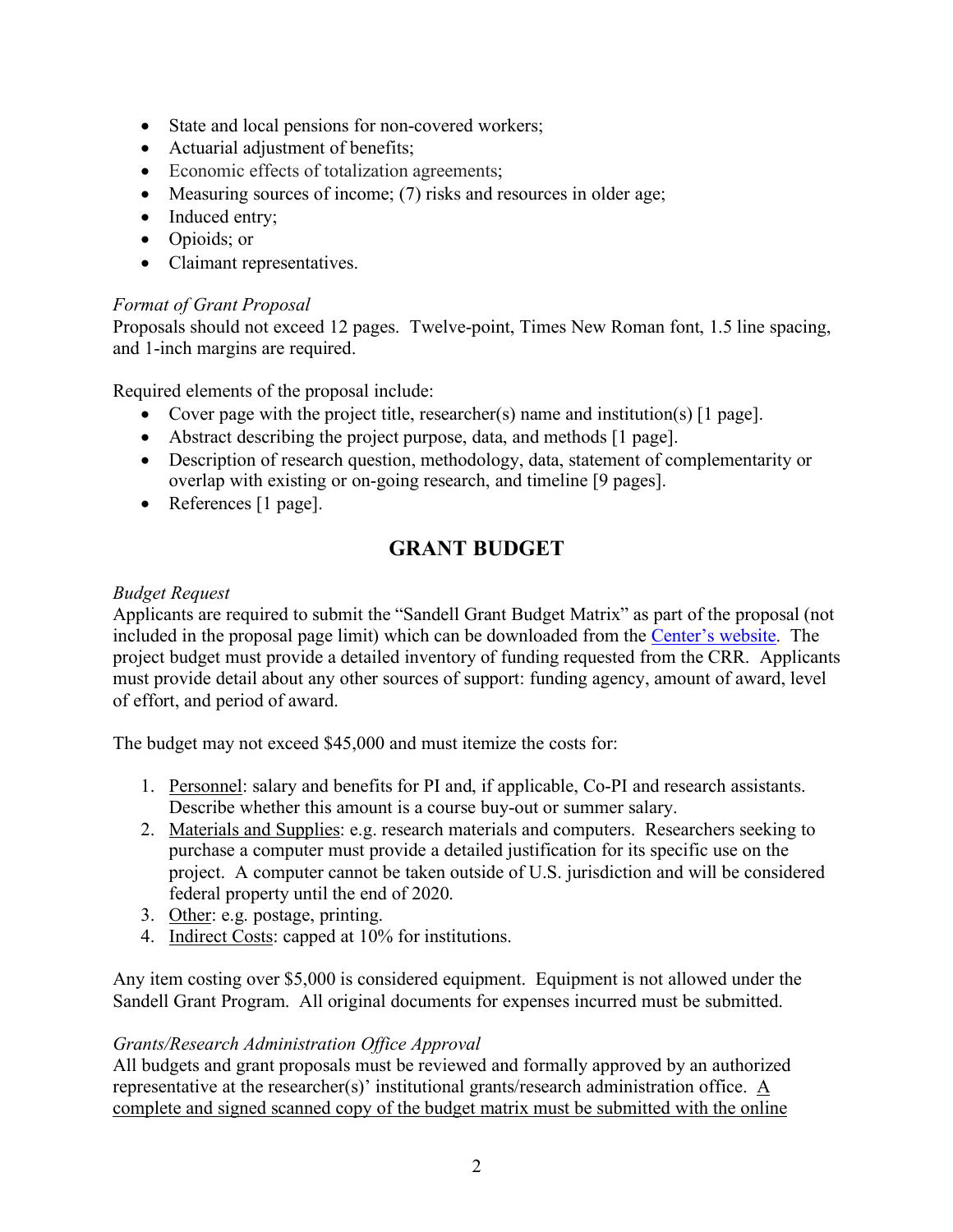### application, and must include the signatures of the PI, Co- PI (when applicable), **and of an authorized representative from the researcher(s)' institutional grants/research administration office.**

#### *Cap on Indirect Costs*

The indirect cost rate for the Sandell Grant Program is capped at 10%. Please contact Marina Tsiknis at [tsiknis@bc.edu](mailto:tsiknis@bc.edu) for a 10% cap letter if your institutional representative requires this information.

### *Subcontracts Mechanism for Sandell Grant Recipients*

All grants awarded will be paid through an institutional subcontract with the primary researcher(s)' institution, per compliance with federal reporting requirements. Awards are not made to individuals under any circumstance.

## **SUBMISSION PROCESS**

All applicants must complete the online submission form found on the [Center's](https://crr.bc.edu) website.

Required components of the online application include:

- 1. Contact information, educational information, and institutional affiliation.
- 2. Research proposal (Word or PDF attachment).
- 3. Current CV of the PI and Co-PI.
- 4. Budget matrix from the [Center's website](https://crr.bc.edu/) with signatures.
- 5. Name and contact information for two references.

#### **Submissions must be received through the online system by 5:00pm (EST) on Friday, January 31, 2020.**

#### *Letters of Recommendation*

Grant applicants have the option to submit up to two letters of recommendation for their proposal. Letters should discuss the qualifications of the applicant to conduct the research outlined in the proposal and advocate for the proposed project. Letters are also subject to the above deadline, and must be submitted through the online system by the person writing the letter at the [Center's website.](https://crr.bc.edu/)

## **REVIEW PROCESS**

Submissions will be reviewed by a panel of representatives from the RDRC and SSA. The following criteria will be used to evaluate proposals:

- 1. Relevance to retirement or disability policy as listed in the Research Focal Areas section.
- 2. Research design and methodology, with priority given to researchers using complex data sets which include the *Health and Retirement Study* and the *Survey of Income and Program Participation.*
- 3. Qualifications of the applicant and research setting.
- 4. Cost effectiveness.
- 5. Work plan design and schedule of deliverables.